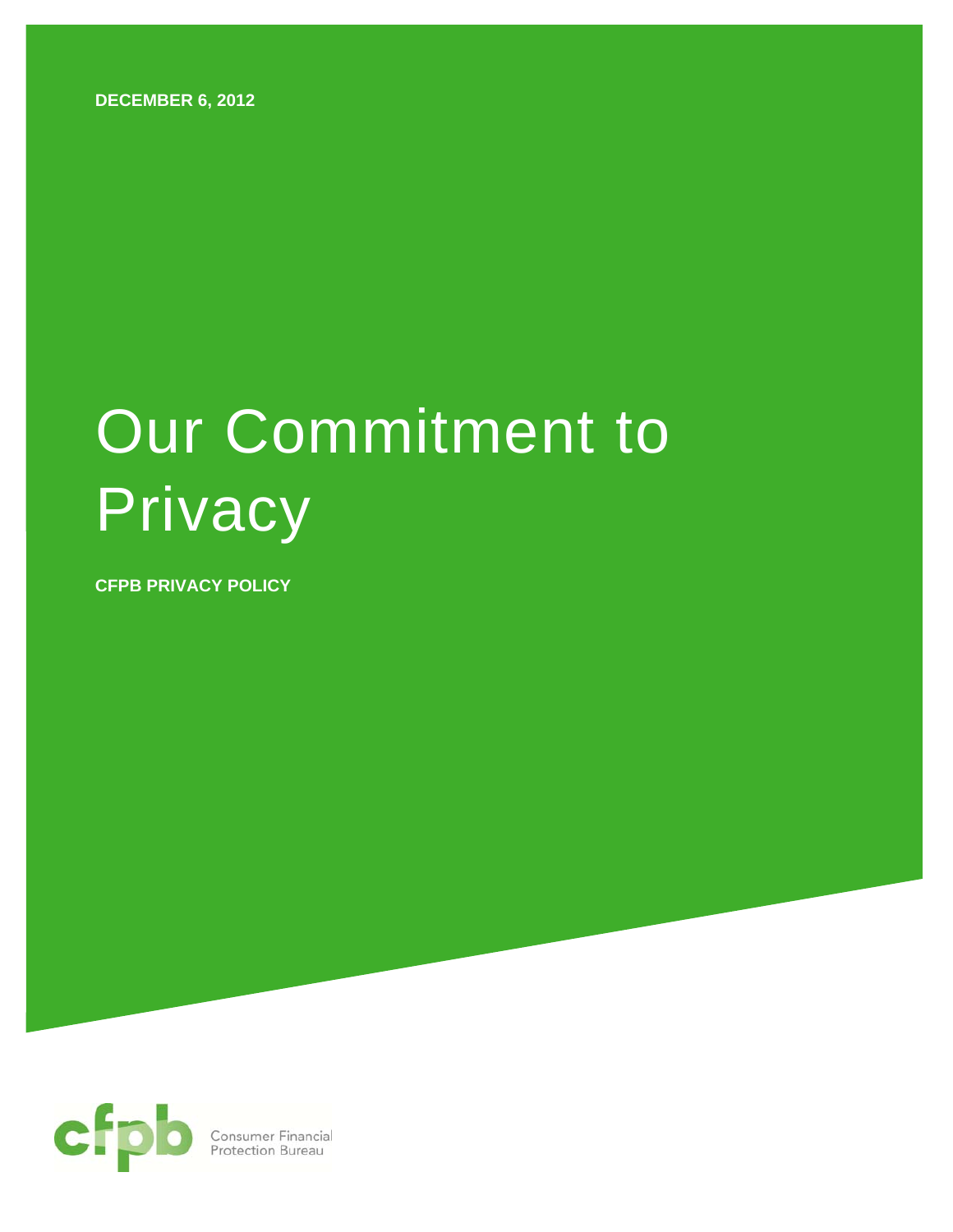The central mission of the Consumer Financial Protection Bureau ("CFPB" or "Bureau") is to make markets for consumer financial products and services work for Americans—whether they are applying for a mortgage, choosing among credit cards, or using any number of other consumer financial products.

Markets cannot work for American consumers unless there is trust between consumers and the agency that works to protect them. Before we collect personally identifiable information ("PII")<sup>1</sup>, we tell you what we are collecting, why we are collecting it, and how we are going to use it. We only collect the minimum amount of PII necessary to achieve the task, whether it is to advocate for you personally or to work on consumer issues broadly. We work to ensure that the PII we have about you is accurate, relevant, timely, and complete. We hold ourselves accountable for handling your PII appropriately and we train all of our employees to make sure they know how to ensure that your PII remains protected.

<u>.</u>

<sup>1</sup> The Office of Management and Budget has defined "personally identifiable information" as "information which can be used to distinguish or trace an individual's identity, such as their name, social security number, biometric records, etc. alone, or when combined with other personal or identifying information which is linked or linkable to a specific individual, such as date and place of birth, mother's maiden name, etc." Office of Management and Budget, M-07-16, Safeguarding Against and Responding to the Breach of Personally Identifiable Information, May 22, 2007.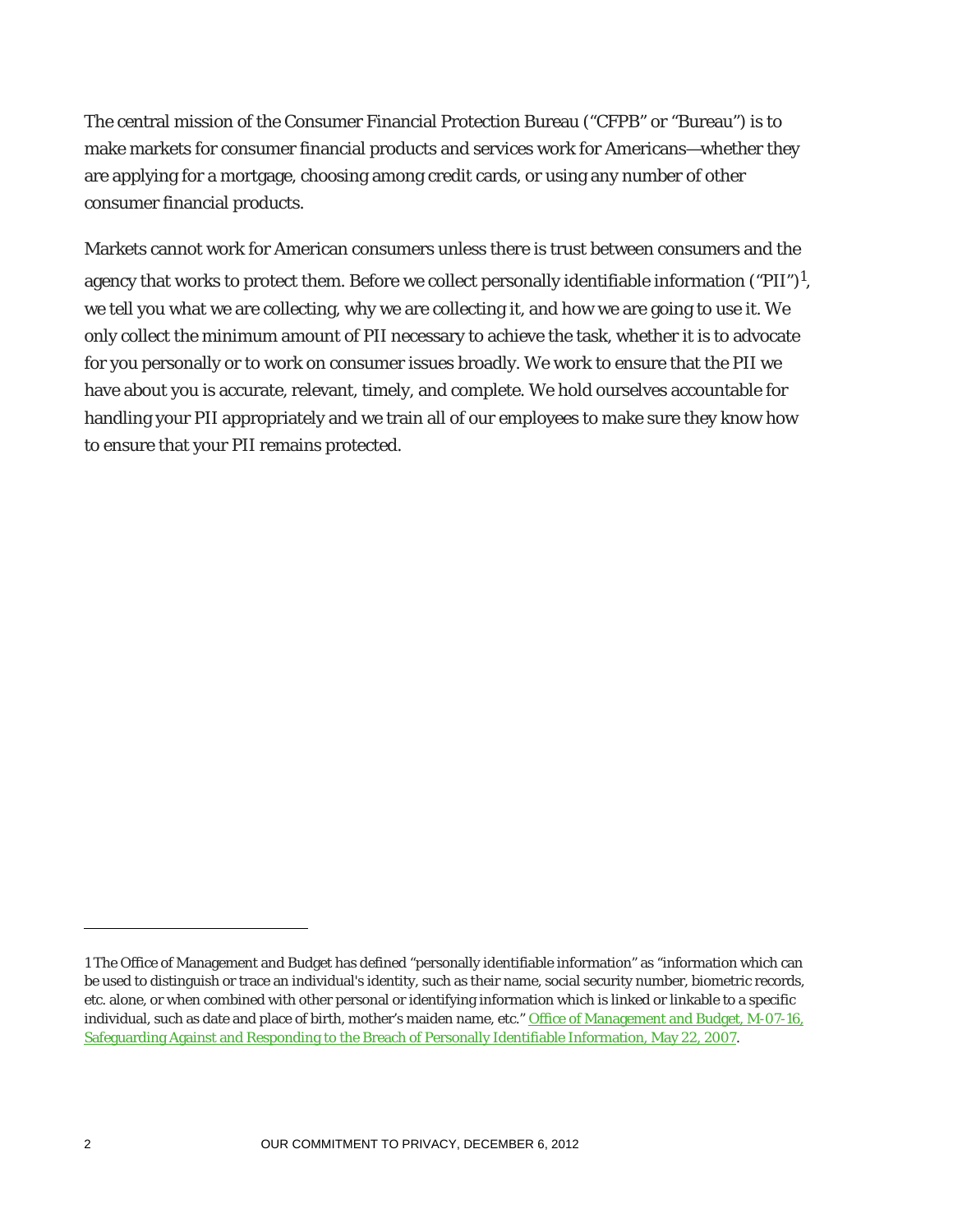# Our commitment to privacy

At the CFPB, we have nine privacy principles that guide when and how we collect, use, share, and protect your PII:

*Purpose of Collection:* The CFPB will state the purpose and legal authority for collecting PII.

*Openness and Transparency:* The CFPB will tell you about the PII we collect from you, as well as how we will protect it, use it, and share it. We will provide an easy way for you to learn about what is happening to your PII.

*Data Minimization:* The CFPB will limit the collection of PII to what is needed to accomplish the stated purpose for its collection. The CFPB will keep PII only as long as needed to fulfill its stated purpose.

*Limits on Uses and Sharing of Information:* The CFPB will provide notice about how we plan to use and share the PII that we collect from you. We will only use or share your PII in a manner compatible with the notice, as stated in the Privacy Act, or as explicitly mandated or authorized by law.

*Data Quality and Integrity:* The CFPB will make reasonable efforts to ensure that all PII it maintains is accurate, relevant, timely, and complete.

*Security:* The CFPB must protect PII from loss, unauthorized access or use, destruction, modification, or unintended or inappropriate disclosure.

*Individual Participation:* The CFPB will, in most cases, give you the ability to access your PII and allow you to correct or amend it if it is inaccurate.

*Awareness and Training:* The CFPB will train all Bureau employees about how to secure your information properly to ensure that it remains protected.

*Accountability and Auditing:* The CFPB will ensure accountability in the handling of your PII through strict policies and procedures communicated to all Bureau employees. Independent auditors hold the Bureau accountable for complying with these policies and procedures. We also conduct our own internal audits to ensure that we are meeting our responsibilities, and take swift and immediate action if we uncover any violations of law or our policies or procedures.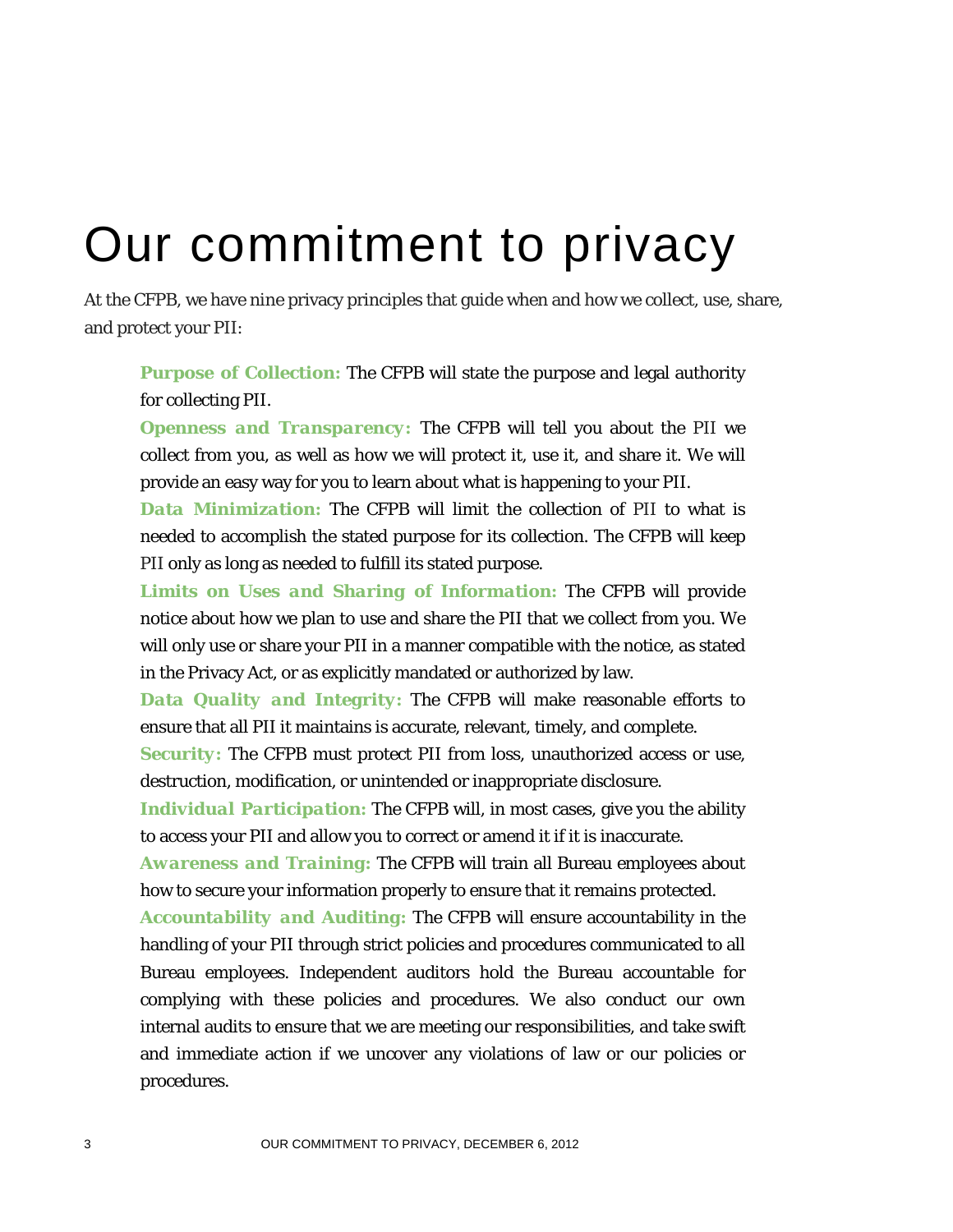## What is a Chief Privacy Officer?

The CFPB's Chief Privacy Officer ("CPO") is the Bureau's Senior Agency Official for Privacy, and is responsible for all of the CFPB's privacy compliance and operational activities. The CPO evaluates the privacy implications of legislative, regulatory, and other policy proposals and ensures that the technology used by the CFPB upholds privacy protections. The CPO is responsible for ensuring that all employees are familiar with information privacy laws, regulations, policies, and procedures and understand the serious consequences and ramifications of inappropriate access, use, or disclosure of PII. The CPO ensures completion of System of Records Notices ("SORN"), and Privacy Impact Assessments ("PIA"). The CPO is also responsible for ensuring that the CFPB only collects, uses, maintains, and disseminates Social Security numbers when required to do so by statute or regulation.

### Training CFPB employees

The CFPB trains all employees to maintain strict confidentiality, protection, and respect for PII they encounter in the course of their duties.

The CPO provides specific training for all operational units that handle PII.

### Limiting access to CFPB information

The CFPB only allows access to PII to authorized individuals with a legitimate need for access.

#### CFPB employees will:

- Only access PII as authorized and as needed to carry out official duties.
- Disclose PII only as authorized by law.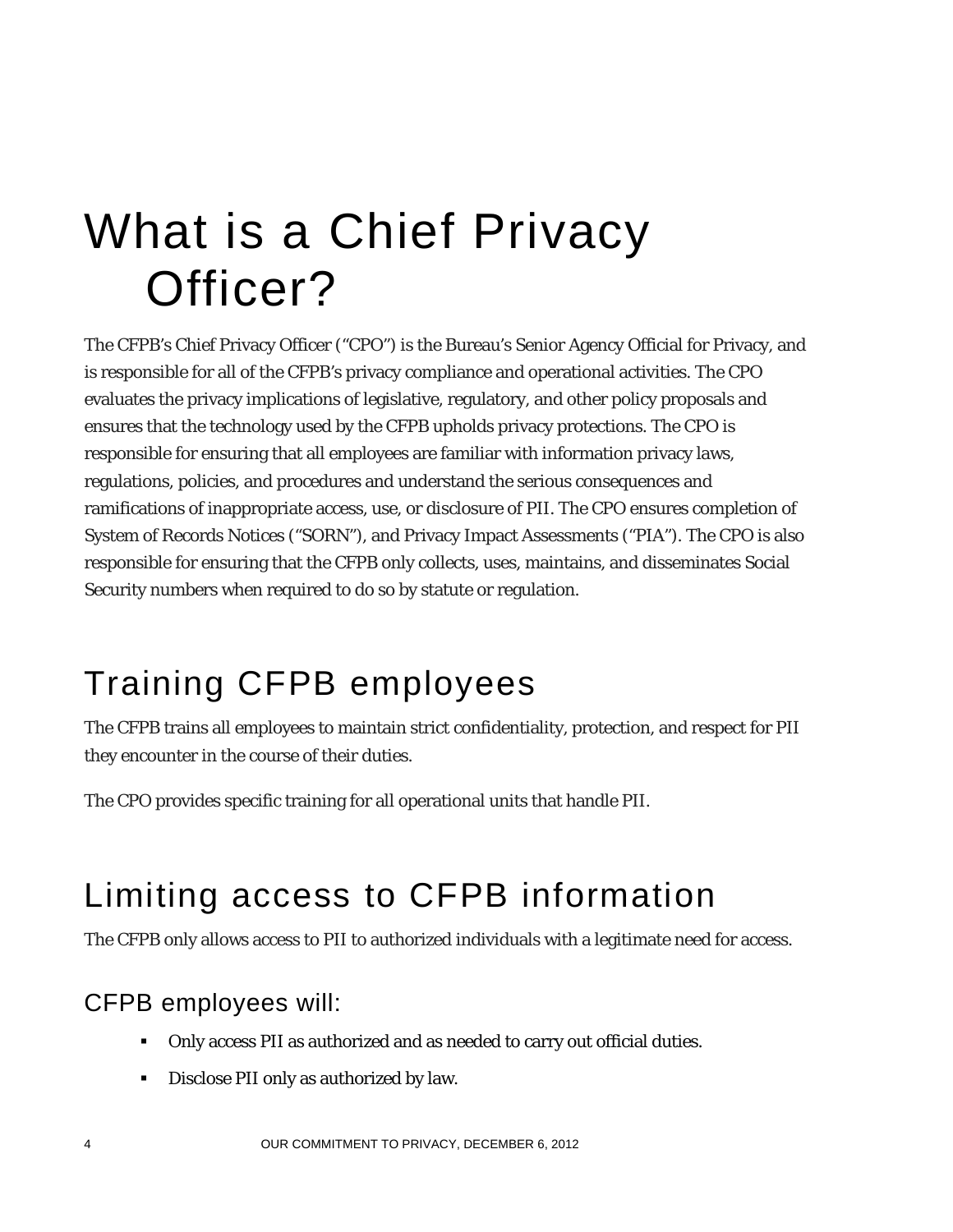- Ensure that they protect and dispose of PII in accordance with applicable laws, regulations, and CFPB policies and procedures.
- Only use PII for the purposes it was collected, unless other purposes are explicitly mandated or authorized by law.
- Establish and maintain appropriate administrative, technical, and physical safeguards to protect PII.

#### CFPB system owners and managers will:

- Meet all responsibilities for employees related to PII as outlined above.
- Follow applicable laws, regulations, and CFPB policies and procedures in the development, implementation, and operation of information systems under their control.
- Conduct a risk assessment to identify privacy risks and determine the appropriate security controls to protect against risk.
- **Ensure that only PII that is necessary and relevant for legally mandated or** authorized purposes is collected.

### Third parties

Third parties, such as banks or other government agencies that have access to information collected by the CFPB, shall comply with requirements of memoranda of understanding ("MOUs") drafted to address, among other matters, privacy issues.